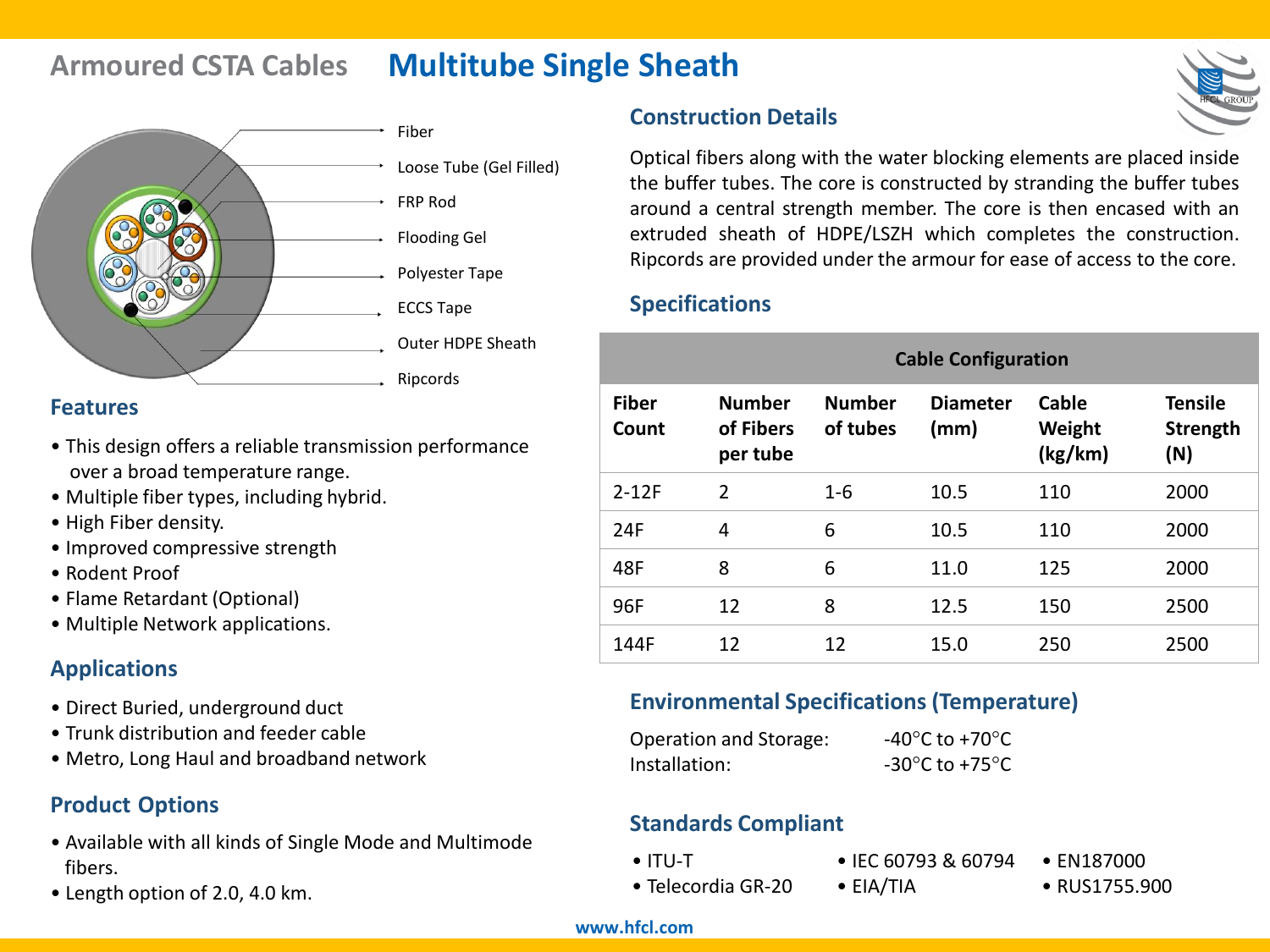# **Armoured CSTA Cables Multitube Double Sheath**



#### **Features**

- This design offers a reliable transmission performance over a broad temperature range.
- Multiple fiber types, including hybrid.
- High Fiber density.
- Improved compressive strength
- Rodent Proof
- Flame Retardant (Optional)
- Multiple Network applications.

### **Applications**

- Direct Buried, underground duct
- Trunk distribution and feeder cable
- Metro, Long Haul and broadband network

#### **Product Options**

- Available with all kinds of Single Mode and Multimode fibers.
- Length option of 2.0, 4.0 km.

### **Construction Details**

Optical fibers along with the water blocking elements are placed inside the buffer tubes. The core is constructed by stranding the buffer tubes around a central strength member. The core is then encased with an extruded sheath of HDPE/LSZH which forms the inner sheath. A corrugated steel tape is applied over the inner and another sheath (HDPE/LSZH) over the armouring completes the construction. Ripcords are provided under the inner sheath and armor for ease of access to the core.

#### **Specifications**

| <b>Cable Configuration</b> |                                        |                           |                         |                            |                                   |
|----------------------------|----------------------------------------|---------------------------|-------------------------|----------------------------|-----------------------------------|
| <b>Fiber</b><br>Count      | <b>Number</b><br>of Fibers<br>per tube | <b>Number</b><br>of tubes | <b>Diameter</b><br>(mm) | Cable<br>Weight<br>(kg/km) | <b>Tensile</b><br>Strength<br>(N) |
| $2 - 12F$                  | $\overline{2}$                         | $1-6$                     | 13.5                    | 170                        | 3000                              |
| 24F                        | 4                                      | 6                         | 13.5                    | 170                        | 3000                              |
| 48F                        | 8                                      | 6                         | 14.5                    | 185                        | 4000                              |
| 96F                        | 12                                     | 8                         | 16.0                    | 285                        | 4000                              |
| 144F                       | 12                                     | 12                        | 18.5                    | 320                        | 4000                              |

#### **Environmental Specifications (Temperature)**

| Operation and Storage: | -40 $^{\circ}$ C to +70 $^{\circ}$ C                 |
|------------------------|------------------------------------------------------|
| Installation:          | -30 $\mathrm{^{\circ}C}$ to +75 $\mathrm{^{\circ}C}$ |

#### **Standards Compliant**

- ITU-T
- Telecordia GR-20
- IEC 60793 & 60794 • EIA/TIA
- EN187000
- RUS1755.900

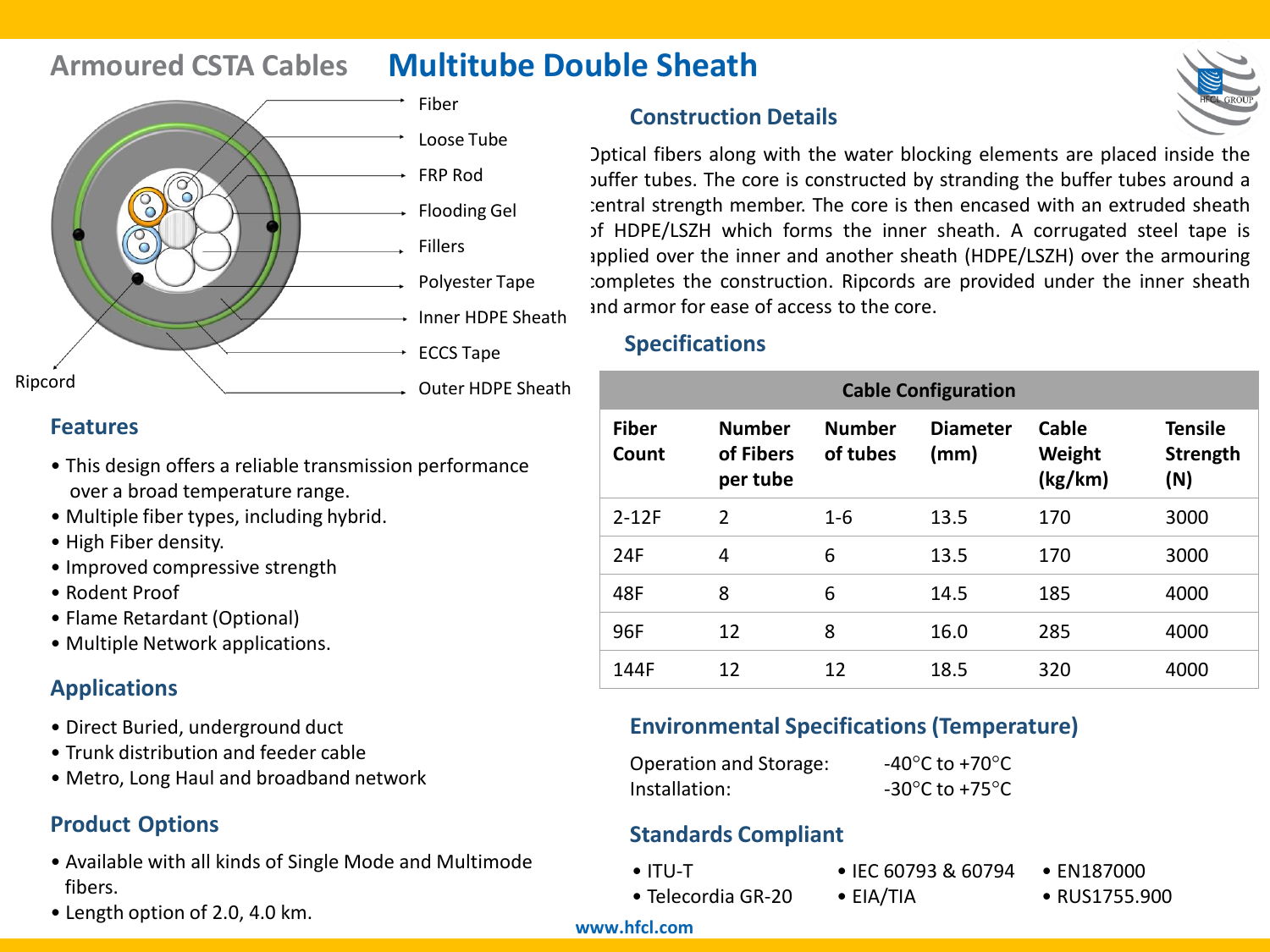# **Armoured CSTA Cables Unitube Single Sheath**



#### **Features**

- This design offers a reliable transmission performance over a broad temperature range.
- Easy handling
- Flexible
- Rodent Proof
- Flame Retardant (Optional)
- Multiple Network applications.

## **Applications**

- Direct Buried, underground duct
- Trunk distribution and feeder cable
- Metro, Long Haul and broadband network

## **Product Options**

- Available with all kinds of Single Mode and Multimode fibers.
- Length option of 2.0, 4.0 km.

#### **Construction Details**

Single Loose tube cables offer a low cost alternative to traditional stranded loose tube cables. The rugged single loose tube design features optical fibers placed inside a single gel-filled tube. The core tube includes up to 24 fibers. The core is covered with a water-blocking tape. Corrugated steel tape armor is applied and then encased with the outer sheath. A ripcord is provided under the armor for ease of access.

#### **Specifications**

| <b>Cable Configuration</b> |                                        |                         |                            |                                   |
|----------------------------|----------------------------------------|-------------------------|----------------------------|-----------------------------------|
| <b>Fiber</b><br>Count      | <b>Number</b><br>of Fibers<br>per tube | <b>Diameter</b><br>(mm) | Cable<br>Weight<br>(kg/km) | <b>Tensile</b><br>Strength<br>(N) |
| $2 - 12F$                  | 12                                     | 8.5                     | 75                         | 1000                              |
| 24F                        | 24                                     | 9.2                     | 90                         | 1000                              |

## **Environmental Specifications (Temperature)**

| Operation and Storage: | -40 $^{\circ}$ C to +70 $^{\circ}$ C                 |
|------------------------|------------------------------------------------------|
| Installation:          | -30 $\mathrm{^{\circ}C}$ to +75 $\mathrm{^{\circ}C}$ |

### **Standards Compliant**

• ITU-T

- IEC 60793 & 60794 • EN187000
- Telecordia GR-20 • EIA/TIA

• RUS1755.900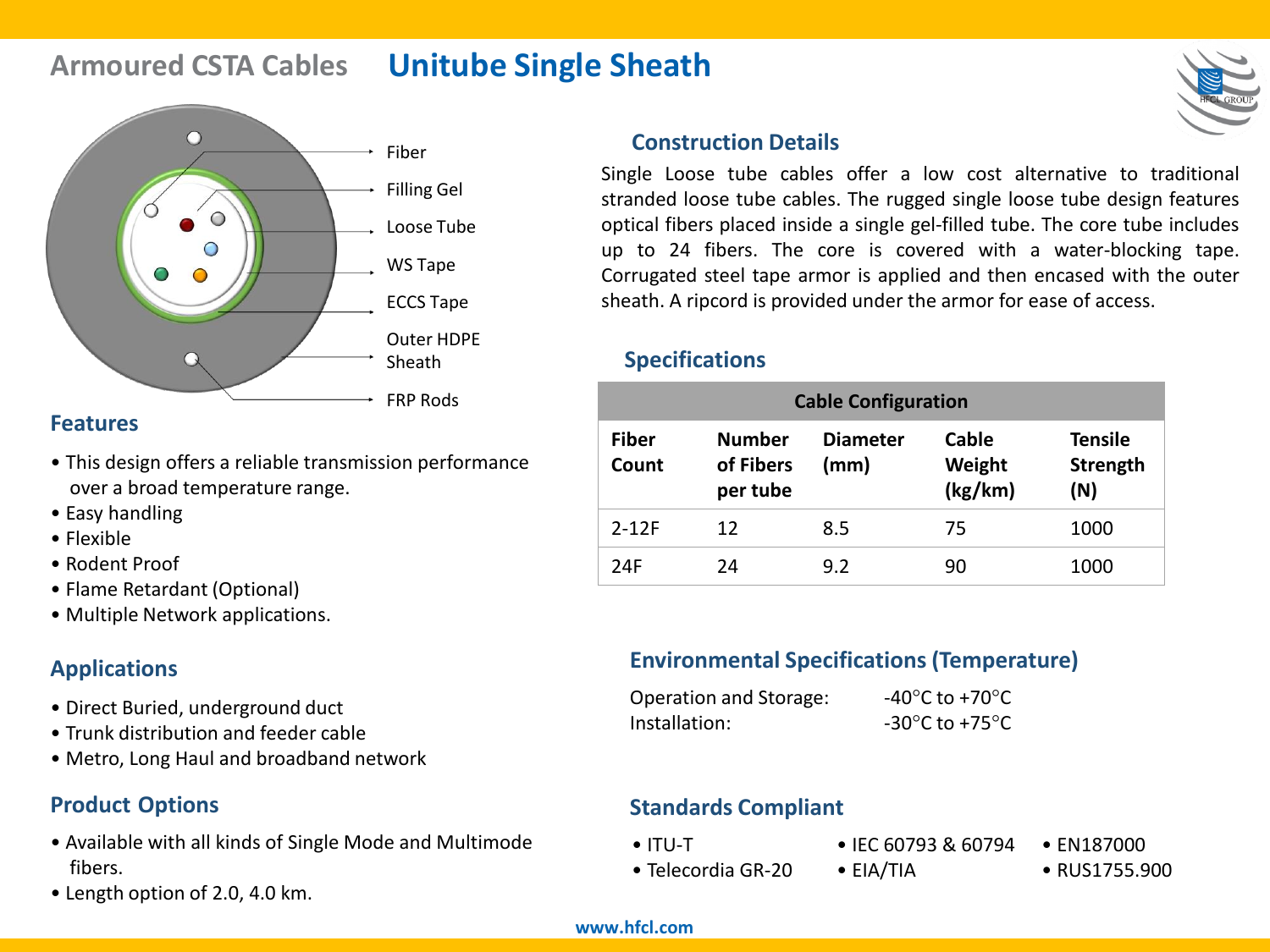# **Armoured CSTA Cables Ribbon Multitube**

- Ribbon Fiber FRP Rod Flooding Gel Polyester Tape
	- Loose Tube (Gel Filled)

- ECCS Tape
- Outer HDPE Sheath
- Ripcords

#### **Features**

- This design offers a reliable transmission performance over a broad temperature range.
- Ribbon fibers 8 fibers per ribbon
- High Fiber density
- Improved compressive strength
- Rodent Proof
- Flame Retardant (Optional)
- Multiple Network applications.
- Saves labour cost by offering mass fusion splicing

### **Applications**

- Direct Buried, underground duct
- Trunk distribution and feeder cable
- Metro, Long Haul and broadband network

## **Product Options**

- Available with all kinds of Single Mode and Multimode fibers.
- Length option of 2.0, 4.0 km.



#### **Construction Details**

Fiber ribbons are produced with high dimensional precision and low planarity which equates low losses during mass fusion splicing. Steel tape armouring gives protection to the cable against rodent attacks. Stranded tube design features optical fibers ribbons placed in gel filled tubes.

#### **Specifications**

| <b>Cable Configuration</b> |                                         |                           |                         |                            |                                   |
|----------------------------|-----------------------------------------|---------------------------|-------------------------|----------------------------|-----------------------------------|
| <b>Fiber</b><br>Count      | Number of<br><b>Ribbons</b><br>per tube | <b>Number</b><br>of tubes | <b>Diameter</b><br>(mm) | Cable<br>Weight<br>(kg/km) | <b>Tensile</b><br>Strength<br>(N) |
| 48                         | 1                                       | 6                         | 16.0                    | 250                        | 3000                              |
| 96                         | $\overline{2}$                          | 6                         | 16.0                    | 250                        | 3000                              |
| 144                        | 3                                       | 6                         | 18.0                    | 300                        | 3000                              |
| 288                        | 6                                       | 6                         | 19.8                    | 360                        | 3000                              |
| 576                        | 8                                       | 6                         | 22.0                    | 480                        | 4000                              |

#### **Environmental Specifications (Temperature)**

| Operation and Storage: | -40 $^{\circ}$ C to +70 $^{\circ}$ C                 |
|------------------------|------------------------------------------------------|
| Installation:          | -30 $\mathrm{^{\circ}C}$ to +75 $\mathrm{^{\circ}C}$ |

### **Standards Compliant**

- ITU-T
- Telecordia GR-20
- 
- EN187000
- RUS1755.900

#### **www.hfcl.com**

# • IEC 60793 & 60794

- EIA/TIA
-